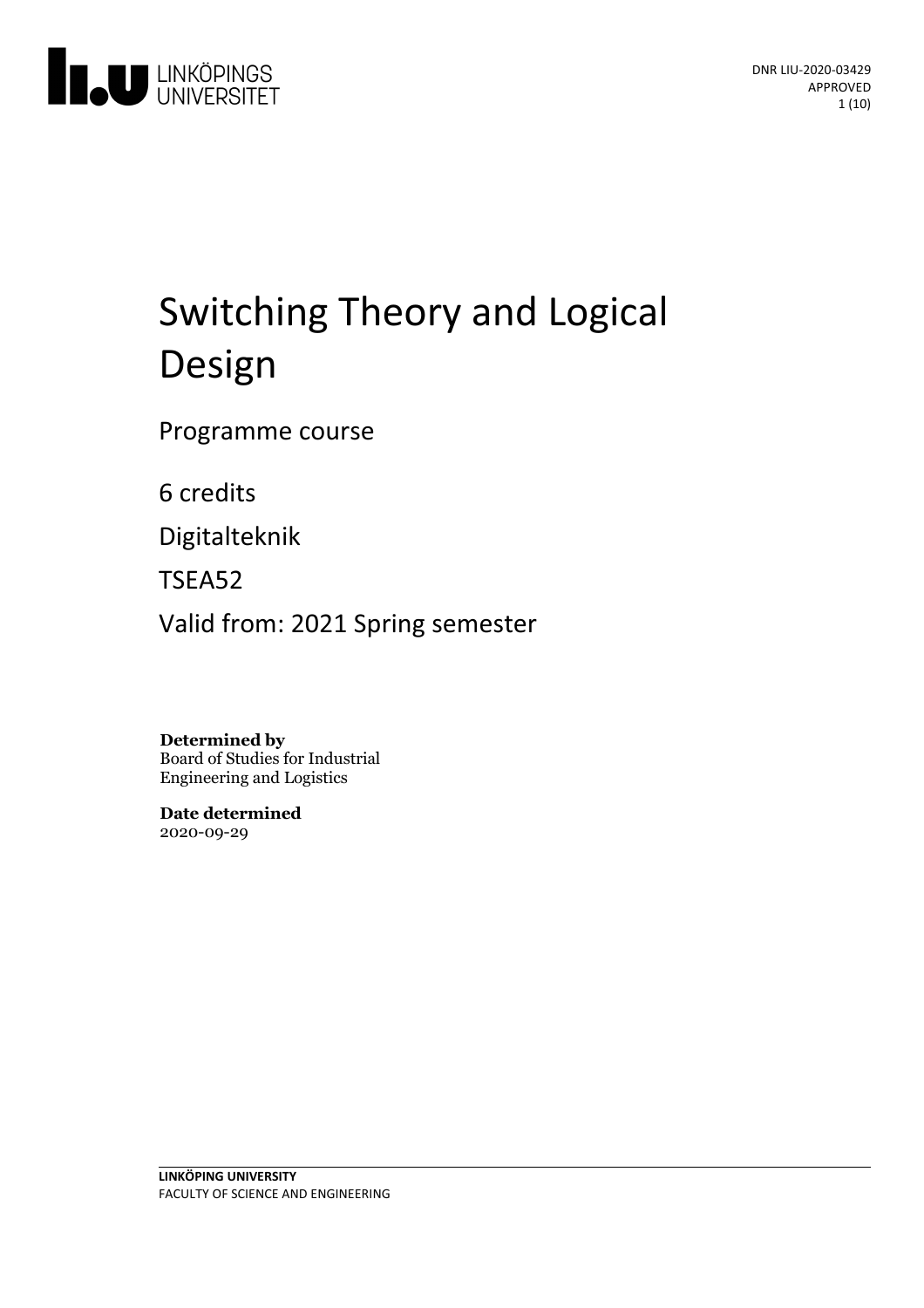# Main field of study

Electrical Engineering

### Course level

First cycle

### Advancement level

 $G_1X$ 

### Course offered for

- Master of Science in Industrial Engineering and Management International
- Master of Science in Industrial Engineering and Management

## Specific information

May not be included in the same degree as TSEA22.

## Prerequisites

Ability to handle simple functional expressions. Ability to solve simple problems in basic electronics, i.e. Ohm's law and Kirchhoff's laws.

# Intended learning outcomes

To give a theoretical and practical base for construction amd error detection of digital systems. After the course the student should be able to:

- transform a problem to a theoretical model
- use structured methods for analysis and synthesis
- transform a theoretical model to a physical realisation
- verify physical realisation against problem formulation

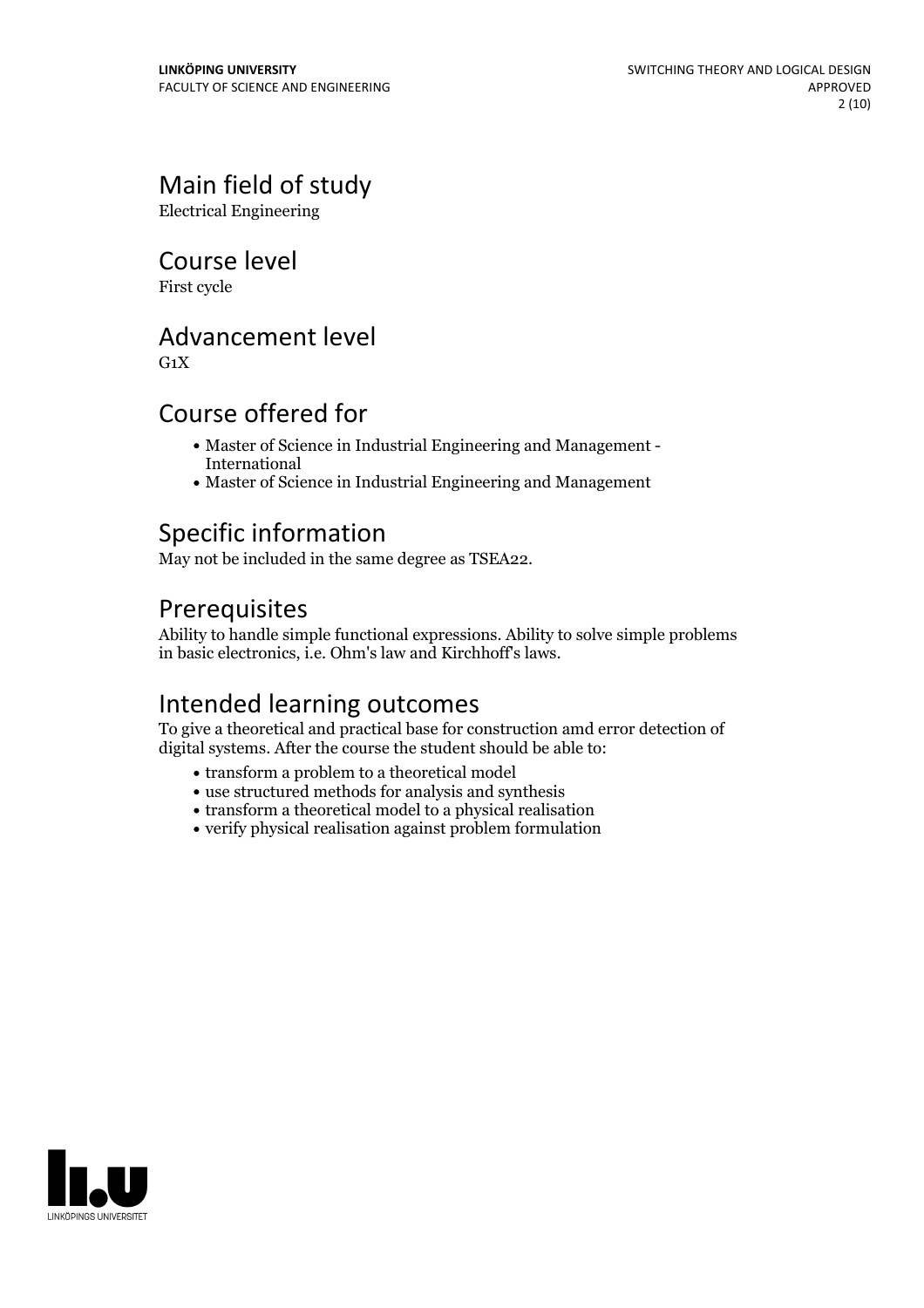### Course content

- 
- 
- Number systems. Conversions.<br>• Boolean Algebra. Modulo-2 Algebra<br>• Simplification, Karnaugh Maps, NAND- and NOR- Networks, Three-state, Bus System, Incompletely Specified Networks. Multiple-Output Networks,<br>Adders, Comparators, Decoders, Multiplexers.<br>• Programmable Logic, Memories.<br>• Sequential Networks. State Graphs. Mealy-, Moore- Networks.<br>• Synthesis
- 
- 
- 
- 
- $\bullet$  Modelling in VHDL, simulation using ModelSim and synthesizing with Xilinx.

# Teaching and working methods

Lectures, lessons and laborations.

# Examination

| LAB1 | Laboratory work | 4 credits | U, G |
|------|-----------------|-----------|------|
| LAB2 | Laboratory work | 2 credits | U, G |

The examination tests the student's ability to transform a problem formulation to a digital network. The laborations test the students ability to transform a theoretical model to working hardware and to verify the fysical network against

Grades are given as 'Fail' or 'Pass'.

## Grades

Two grade scale, older version, U, G

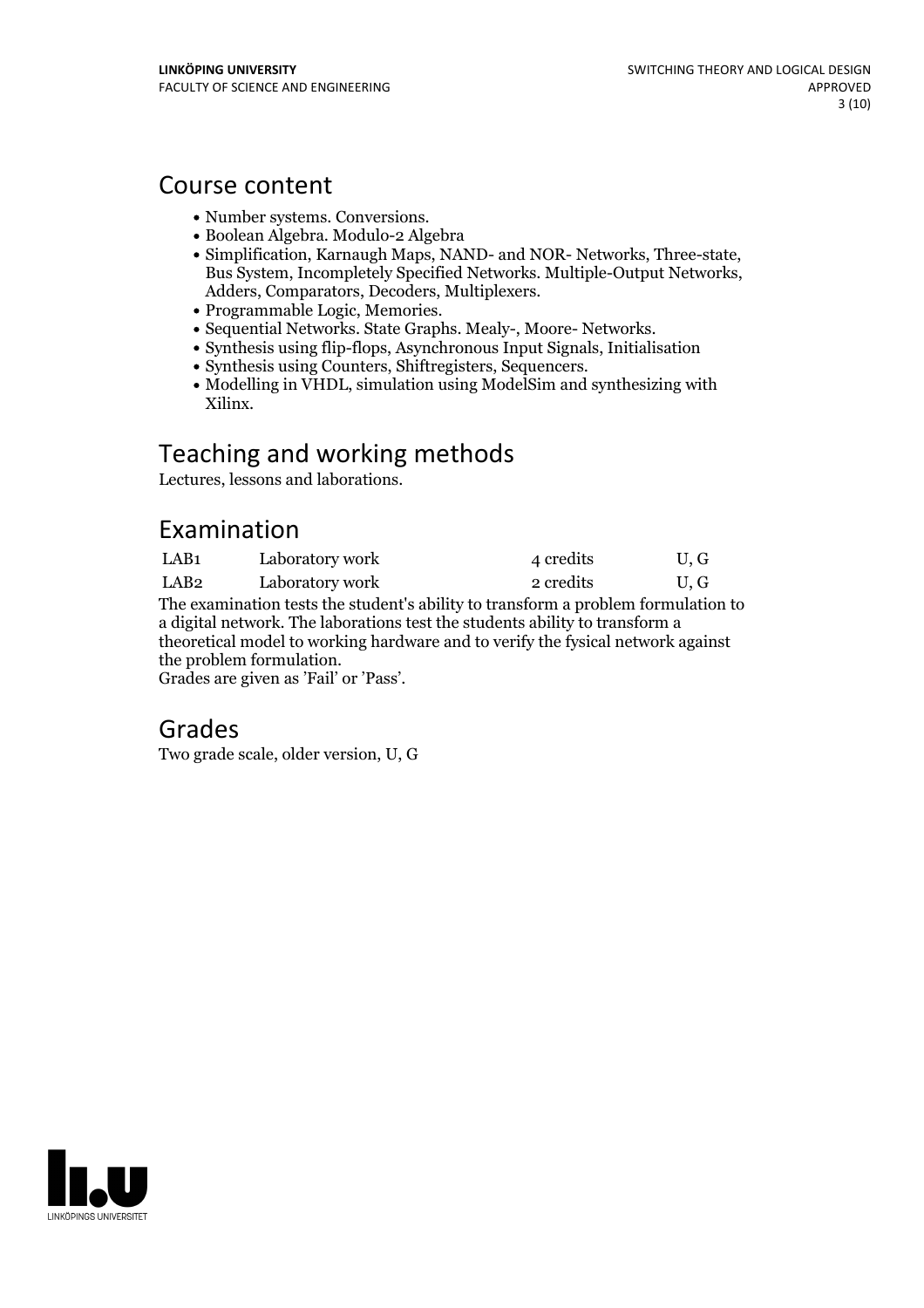# Other information

Supplementary courses:

Computer Hardware and Architecture, introductory course, Computer Hardware and Architecture, Electronics project

#### **About teaching and examination language**

The teaching language is presented in the Overview tab for each course. The examination language relates to the teaching language as follows:

- If teaching language is Swedish, the course as a whole or in large parts, is taught in Swedish. Please note that although teaching language is Swedish, parts of the course could be given in English. Examination language is
- Swedish.<br>• If teaching language is Swedish/English, the course as a whole will be taught in English if students without prior knowledge of the Swedish language participate. Examination language is Swedish or English
- $\bullet$  If teaching language is English, the course as a whole is taught in English. Examination language is English.

#### **Other**

The course is conducted in a manner where both men's and women's

The planning and implementation of a course should correspond to the course syllabus. The course evaluation should therefore be conducted with the course syllabus as a starting point.

### Department

Institutionen för systemteknik

### Director of Studies or equivalent

Anders Nilsson

### Examiner

Mattias Krysander

### Course website and other links

<http://www.da.isy.liu.se/undergrad/>

### Education components

Preliminary scheduled hours: 56 h Recommended self-study hours: 104 h

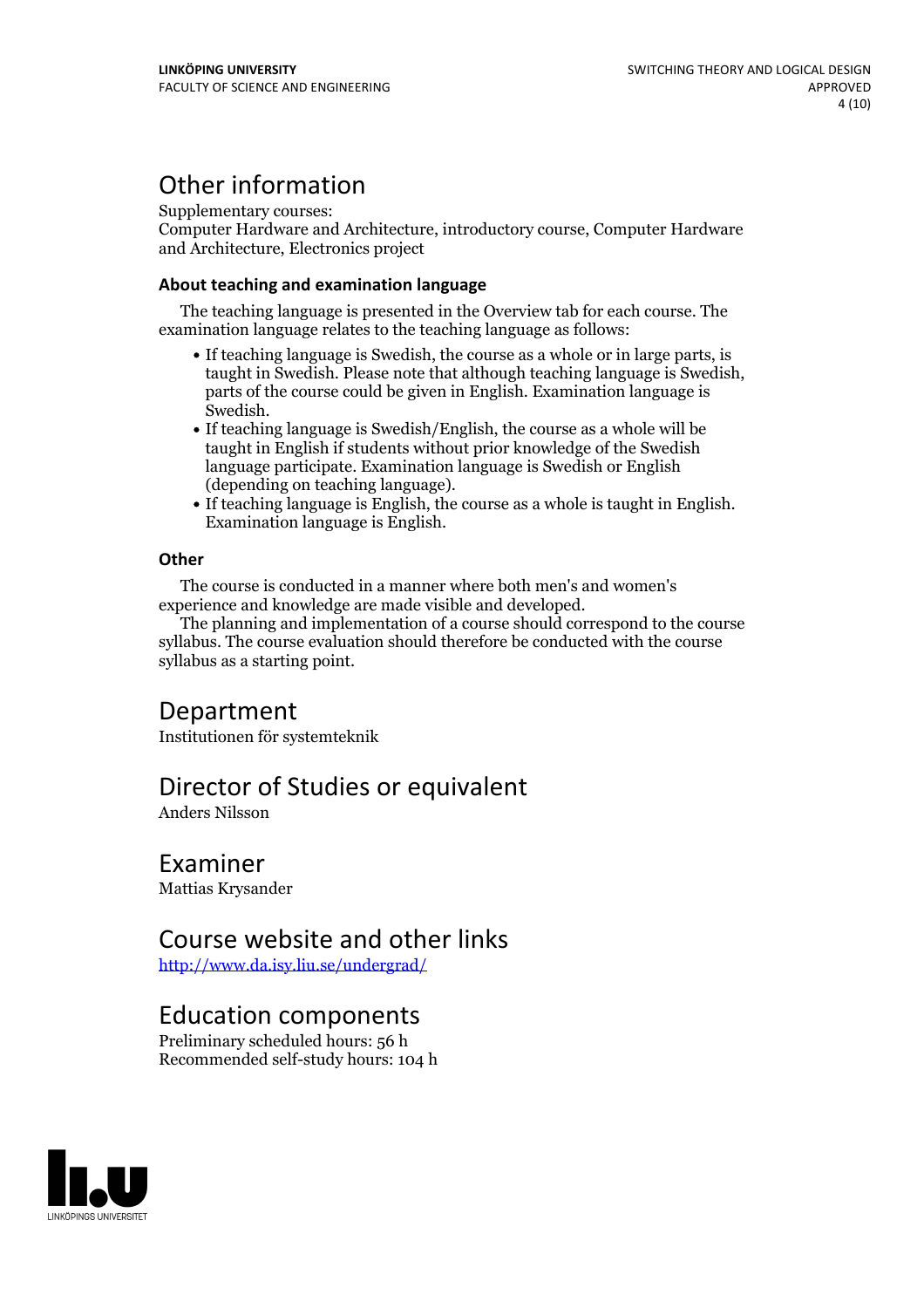# Course literature

Lars-Hugo Hemert: Digitala kretsar, ISBN 978-91-44-01918-5, <sup>3</sup> uppl., Studentlitteratur AB, Lund 2001.

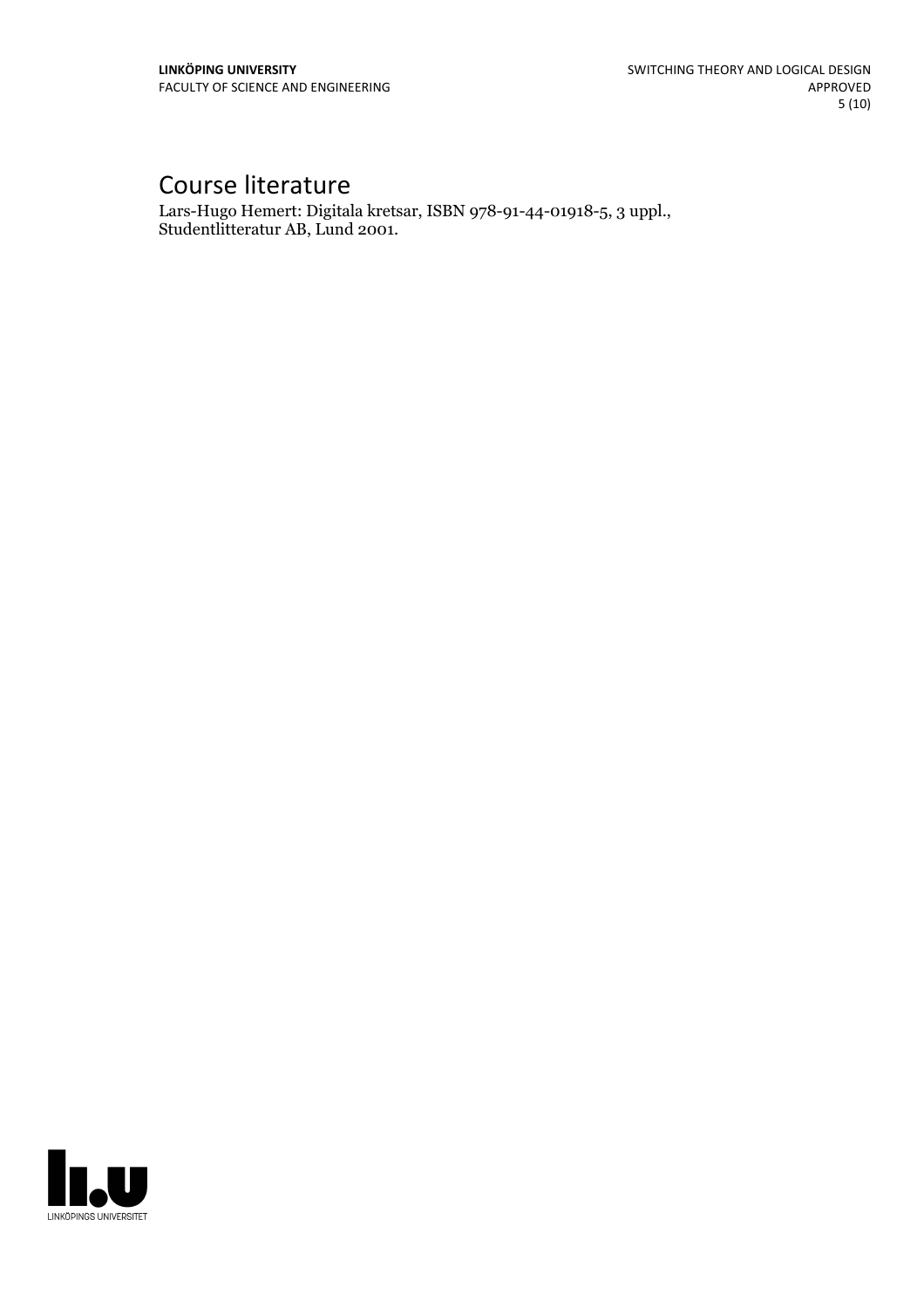# **Common rules**

#### **Course syllabus**

A syllabus must be established for each course. The syllabus specifies the aim and contents of the course, and the prior knowledge that a student must have in order to be able to benefit from the course.

#### **Timetabling**

Courses are timetabled after a decision has been made for this course concerning its assignment to a timetable module.

#### **Interrupting a course**

The vice-chancellor's decision concerning regulations for registration, deregistration and reporting results (Dnr LiU-2015-01241) states that interruptions in study are to be recorded in Ladok. Thus, all students who do not participate in a course for which they have registered must record the interruption, such that the registration on the course can be removed. Deregistration from <sup>a</sup> course is carried outusing <sup>a</sup> web-based form: https://www.lith.liu.se/for-studenter/kurskomplettering?l=en.

#### **Cancelled courses**

Courses with few participants (fewer than 10) may be cancelled or organised in a manner that differs from that stated in the course syllabus. The Dean is to deliberate and decide whether a course is to be cancelled or changed from the course syllabus.

#### **Guidelines relatingto examinations and examiners**

For details, see Guidelines for education and examination for first-cycle and second-cycle education at Linköping University, Dnr LiU-2019-00920 (http://styrdokument.liu.se/Regelsamling/VisaBeslut/917592).

An examiner must be employed as a teacher at LiU according to the LiU Regulations for Appointments, Dnr LiU-2017-03931 (https://styrdokument.liu.se/Regelsamling/VisaBeslut/622784). For courses in second-cycle, the following teachers can be appointed as examiner: Professor (including Adjunct and Visiting Professor), Associate Professor (including Adjunct), Senior Lecturer (including Adjunct and Visiting Senior Lecturer), Research Fellow, or Postdoc. For courses in first-cycle, Assistant Lecturer (including Adjunct and Visiting Assistant Lecturer) can also be appointed as examiner in addition to those listed for second-cycle courses. In exceptional cases, a Part-time Lecturer can also be appointed as an examiner at both first- and second cycle, see Delegation of authority for the Board of Faculty of Science and Engineering.

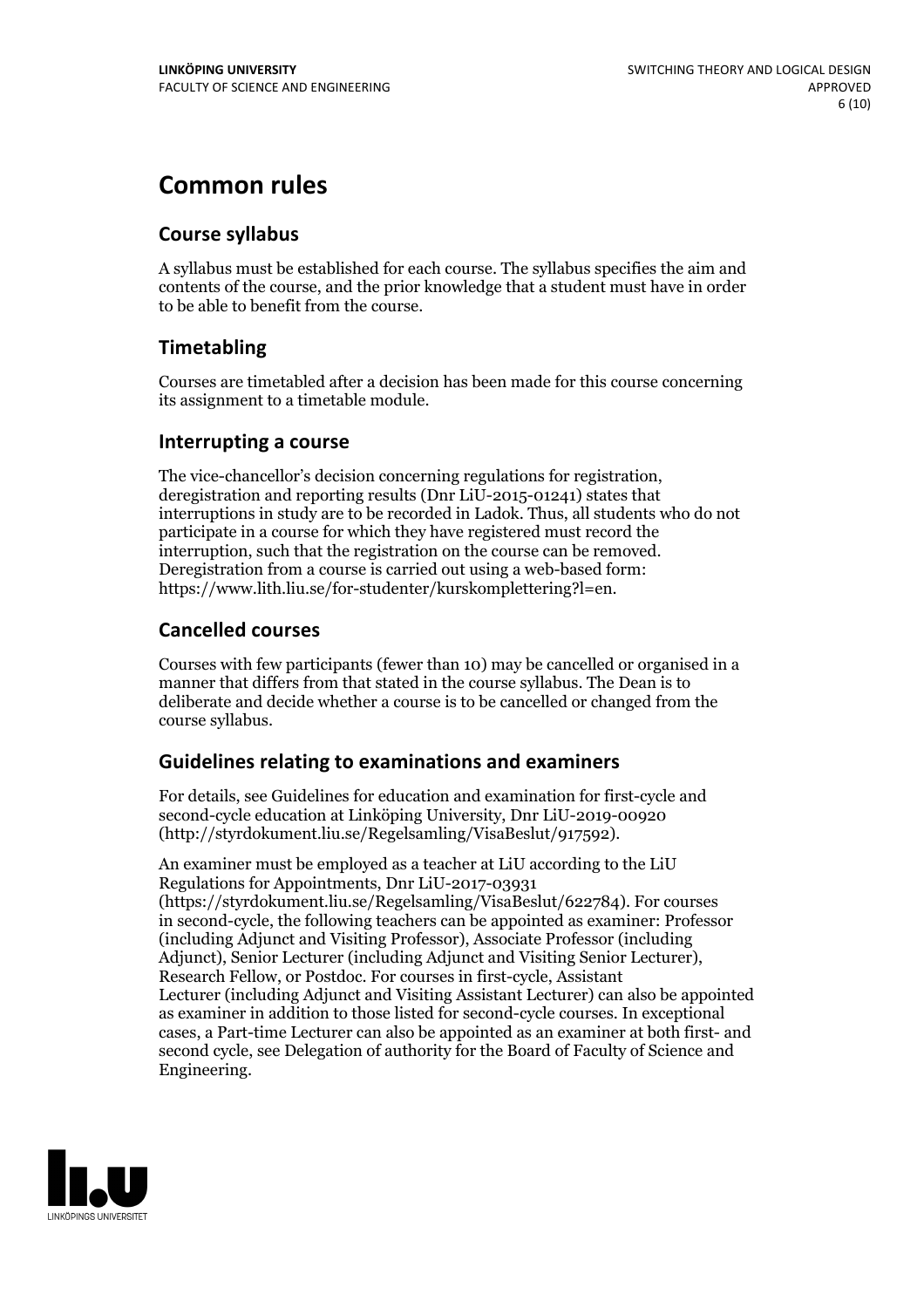#### **Forms of examination**

#### **Principles for examination**

Written and oral examinations and digital and computer-based examinations are held at least three times a year: once immediately after the end of the course, once in August, and once (usually) in one of the re-examination periods. Examinations held at other times are to follow a decision of the board of studies.

Principles for examination scheduling for courses that follow the study periods:

- courses given in VT1 are examined for the first time in March, with re-examination in June and August
- courses given in VT2 are examined for the first time in May, with re-examination in August and October
- courses given in HT1 are examined for the first time in October, with re-examination in January and August
- courses given in HT2 are examined for the first time in January, with re-examination in March and in August.

The examination schedule is based on the structure of timetable modules, but there may be deviations from this, mainly in the case of courses that are studied and examined for several programmes and in lower grades (i.e. 1 and 2).

Examinations for courses that the board of studies has decided are to be held in alternate years are held three times during the school year in which the course is given according to the principles stated above.

Examinations for courses that are cancelled orrescheduled such that they are not given in one or several years are held three times during the year that immediately follows the course, with examination scheduling that corresponds to the scheduling that was in force before the course was cancelled or rescheduled.

When a course is given for the last time, the regular examination and two re-<br>examinations will be offered. Thereafter, examinations are phased out by offering three examinations during the following academic year at the same times as the examinations in any substitute course. If there is no substitute course, three examinations will be offered during re-examination periods during the following academic year. Other examination times are decided by the board of studies. In all cases above, the examination is also offered one more time during the academic year after the following, unless the board of studies decides otherwise.

If a course is given during several periods of the year (for programmes, or on different occasions for different programmes) the board or boards of studies determine together the scheduling and frequency of re-examination occasions.

#### **Retakes of other forms of examination**

Regulations concerning retakes of other forms of examination than written examinations and digital and computer-based examinations are given in the LiU guidelines for examinations and examiners, http://styrdokument.liu.se/Regelsamling/VisaBeslut/917592.

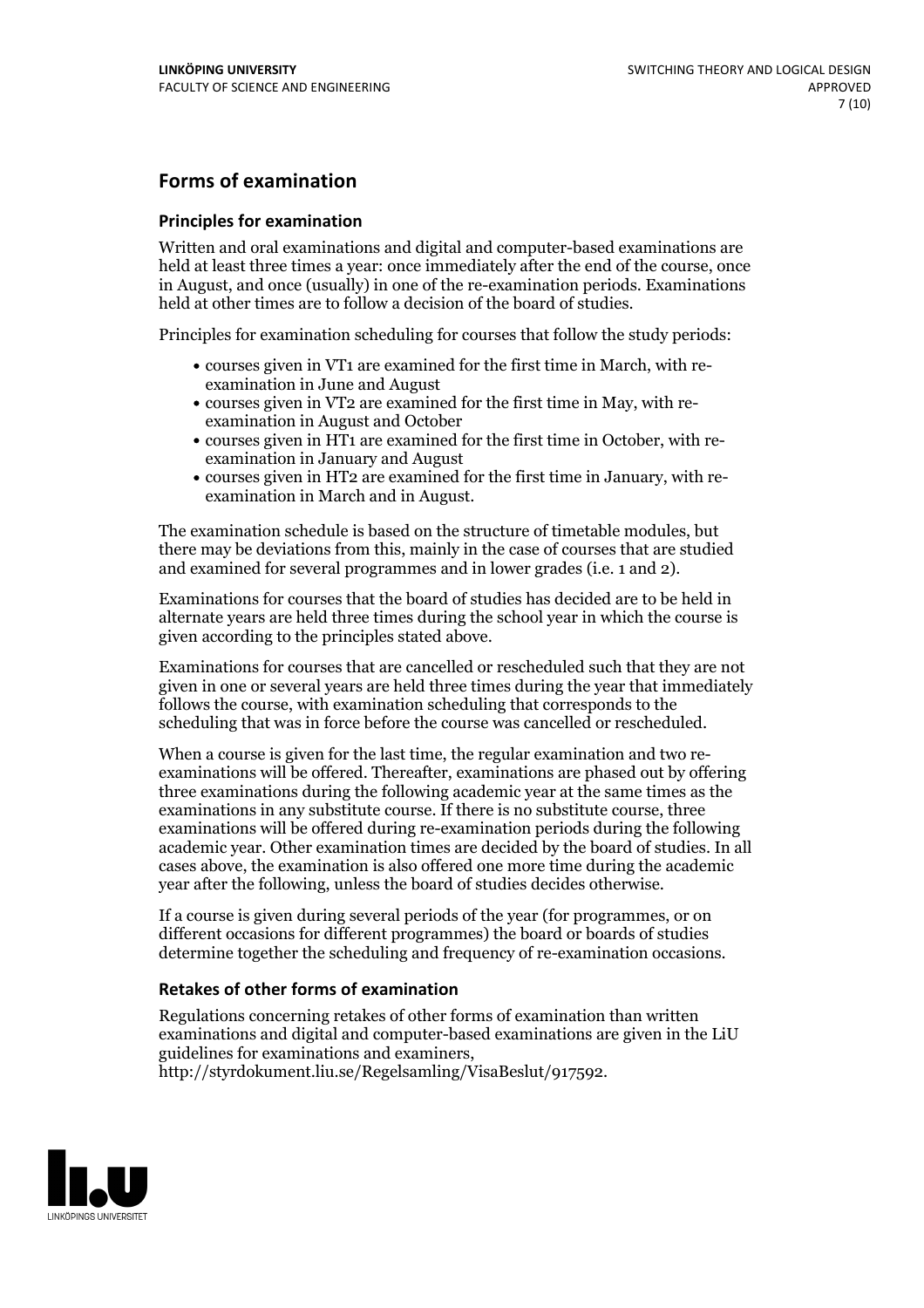#### **Registration for examination**

Until January 31 2021, the following applies according to previous guidelines: In order to take an written, digital or computer-based examination student must register in advance at the Student Portal during the registration period, which Candidates are informed of the location of the examination by email, four days in advance. Students who have not registered for an examination run the risk of being refused admittance to the examination, if space is not available.

From February 1 2021, new guidelines applies for registration for written, digital or computer-based examination, Dnr LiU-2020-02033 (https://styrdokument.liu.se/Regelsamling/VisaBeslut/622682).

Symbols used in the examination registration system:

\*\* denotes that the examination is being given for the penultimate time.

\* denotes that the examination is being given for the last time.

#### **Code of conduct for students during examinations**

Details are given in a decision in the university's rule book: http://styrdokument.liu.se/Regelsamling/VisaBeslut/622682.

#### **Retakes for higher grade**

Students at the Institute of Technology at LiU have the right to retake written examinations and digital and computer-based examinations in an attempt to achieve a higher grade. This is valid for all examination components with code "TEN", "DIT" and "DAT". The same right may not be exercised for other examination components, unless otherwise specified in the course syllabus.

A retake is not possible on courses that are included in an issued degree diploma.

#### **Grades**

The grades that are preferably to be used are Fail (U), Pass (3), Pass not without distinction  $(4)$  and Pass with distinction  $(5)$ .

- Grades U, 3, 4, 5 are to be awarded for courses that have written or digital examinations.<br>• Grades Fail (U) and Pass (G) may be awarded for courses with a large
- degree of practical components such as laboratory work, project work and
- $\bullet$  Grades Fail (U) and Pass (G) are to be used for degree projects and other independent work.

#### **Examination components**

The following examination components and associated module codes are used at the Faculty of Science and Engineering:

Grades U, 3, 4, 5 are to be awarded for written examinations (TEN) and

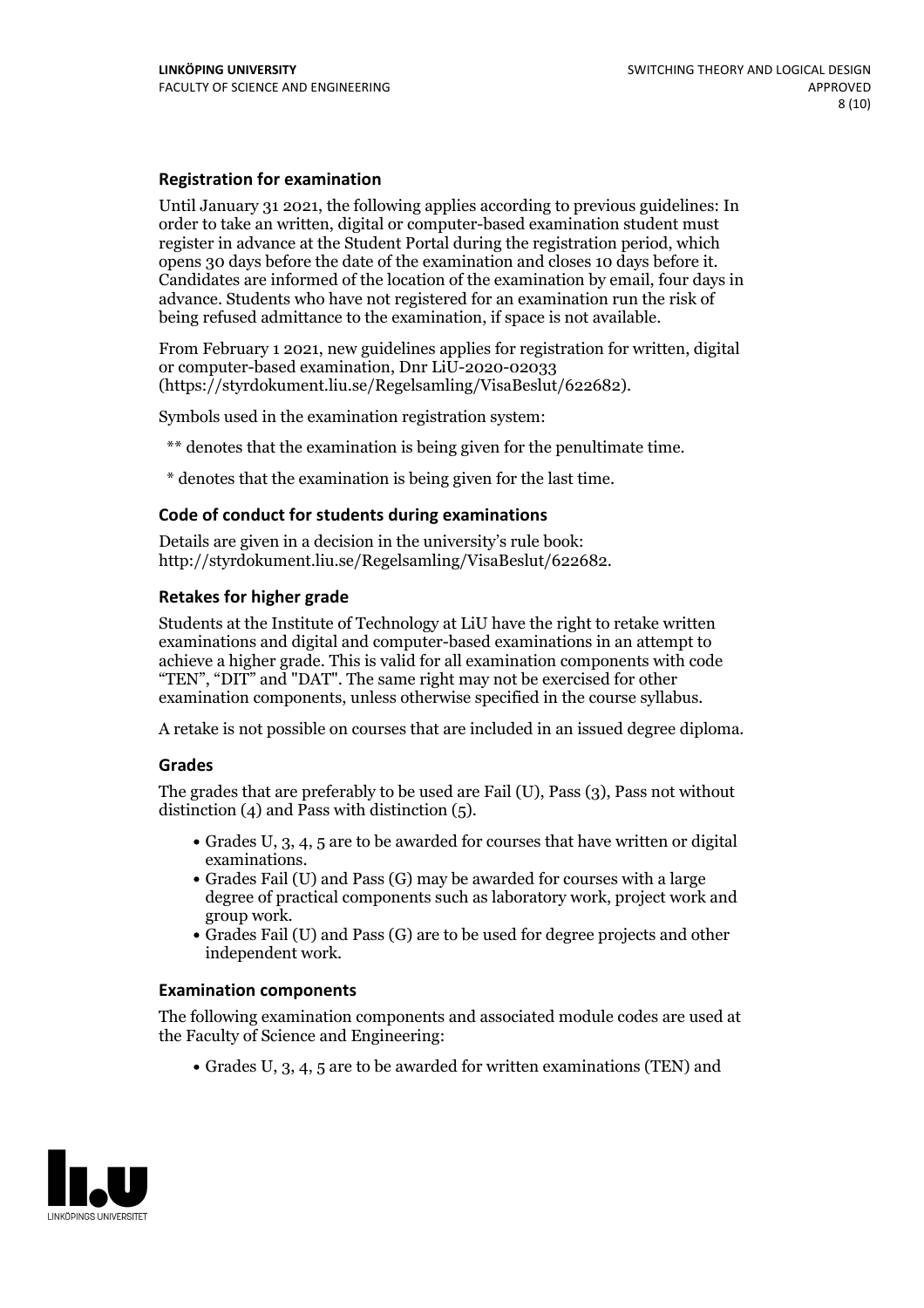- digital examinations (DIT).<br>• Examination components for which the grades Fail (U) and Pass (G) may be awarded are laboratory work (LAB), project work (PRA), preparatory written examination (KTR), digital preparatory written examination (DIK), oral examination (MUN), computer-based examination (DAT), home
- assignment (HEM), and assignment (UPG).<br>• Students receive grades either Fail (U) or Pass (G) for other examination components in which the examination criteria are satisfied principally through active attendance such as tutorial group (BAS) or examination item
- (MOM).<br>• Grades Fail (U) and Pass (G) are to be used for the examination components Opposition (OPPO) and Attendance at thesis presentation (AUSK) (i.e. part of the degree project).

In general, the following applies:

- 
- Mandatory course components must be scored and given <sup>a</sup> module code. Examination components that are not scored, cannot be mandatory. Hence, it is voluntary to participate in these examinations, and the voluntariness must be clearly stated. Additionally, if there are any associated conditions to the examination component, these must be clearly stated as well.<br>• For courses with more than one examination component with grades
- U,3,4,5, it shall be clearly stated how the final grade is weighted.

For mandatory components, the following applies: If special circumstances prevail, and if it is possible with consideration of the nature ofthe compulsory component, the examiner may decide to replace the compulsory component with another equivalent component. (In accordance with the LiU Guidelines for education and examination for first-cycle and second-cycle education at Linköping University, http://styrdokument.liu.se/Regelsamling/VisaBeslut/917592).

For written examinations, the following applies: If the LiU coordinator for students with disabilities has granted a student the right to an adapted examination for a written examination in an examination hall, the student has the right to it. If the coordinator has instead recommended for the student an adapted examination or alternative form of examination, the examiner may grant this if the examiner assesses that it is possible, based on consideration of the course objectives. (In accordance with the LiU Guidelines for education and examination for first-cycle and second-cycle education at Linköping University, http://styrdokument.liu.se/Regelsamling/VisaBeslut/917592).

#### **Reporting of examination results**

The examination results for a student are reported at the relevant department.

#### **Plagiarism**

For examinations that involve the writing of reports, in cases in which it can be assumed that the student has had access to other sources (such as during project work, writing essays, etc.), the material submitted must be prepared in accordance